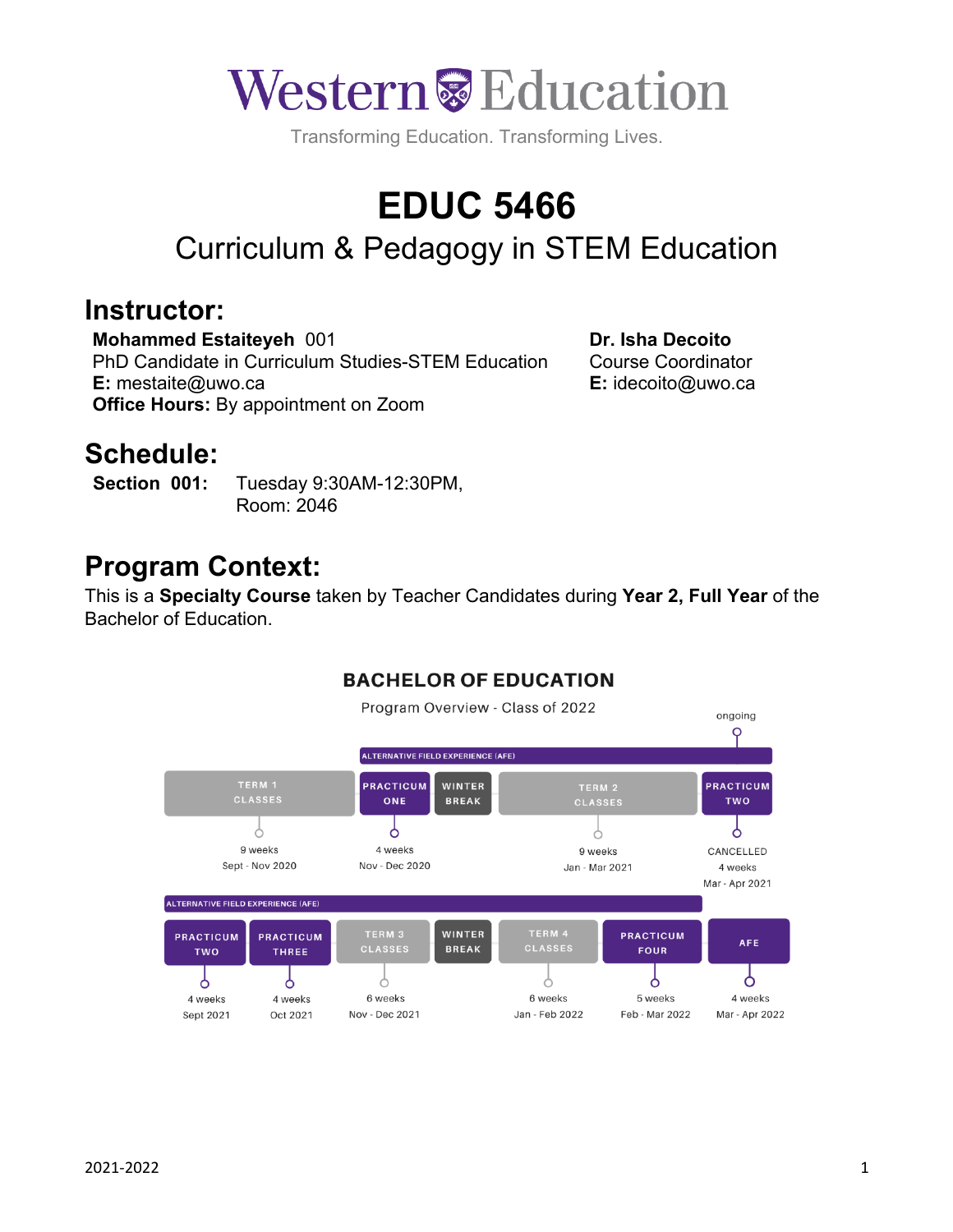# Syllabus Report

# **STEM Education (EDUC 5466)**

A focus on STEM education within the broader curricular spectrum. Teacher Candidates develop pedagogical content knowledge, skills, technologies, instructional strategies, and assessments to support the design and development of STEM projects. 3 hours per week, full year, 0.5 credit.

This course promotes the development of science teaching professionals through in-depth analysis of teaching procedures, constructivist models that reveal and promote student understanding of STEM, and materials for selecting and organizing instruction.

Students develop interdisciplinary focused curricula that incorporate these aspects of teaching and learning, the appropriate use of technology, authentic assessment, and current STEM and educational research. The course provides opportunity for professional growth through reviews of professional literature, participation in professional science education organizations, and contribution to national, provincial, and/or local school STEM activities.

You will be given opportunities to reflect upon:

- -STEM pedagogy based on "student-centered" and "constructivist" models of learning;
- -Strategies for dealing with values education, equity, and environmental issues in STEM;
- -Appropriate strategies for assessing student understanding and evaluating student performance;

-How to create "non-threatening" learning environments;

- -Curriculum planning and design and program modification strategies;
- -Strategies for planning lessons and units of study incorporating STEM education;
- -Different backgrounds, levels, interests, and needs of all students; and
- -Your own teaching performance and professional growth.

#### **Course Resources:**

• Differentiated Instruction Educator's Package. (2010). Retrieved from

http://www.edugains.ca/resourcesDI/EducatorsPackages/DIEducatorsPackage2010/2010EducatorsGui de.pdf

• Ontario College of Teachers. (2016). Foundations of Professional Practice. Retrieved from https://www.oct.ca/-/media/PDF/Foundations%20of%20Professional%20Practice/Foundation\_e.pdf

• Ontario's Education Equity Action Plan. (2017). Retrieved from

http://www.edu.gov.on.ca/eng/about/education\_equity\_plan\_en.pdf

• Ontario Ministry of Education. (2007). The Ontario Curriculum Grades 1-8: Science and Technology. Toronto: Queen's Printer.

• Ontario Ministry of Education. (2007). The Ontario Curriculum Grades 9 and 10: Science. Toronto: Queen's Printer.

• Ontario Ministry of Education. (2008). The Ontario Curriculum Grades 11 and 12: Science. Toronto: Queen's Printer.

- Ontario Ministry of Education. (2009). The Ontario Curriculum Grades 1-8: Environmental Education.
- Ontario Ministry of Education. (2009). The Ontario Curriculum Grades 9-12: Environmental Education.

• Ontario Ministry of Education. (2010). Growing success: Assessment, evaluation, and reporting in Ontario schools. Toronto, ON: Queen's Printer for Ontario. Retrieved from http://www.edu.gov.on.ca/eng/policyfunding/growsuccess.pdf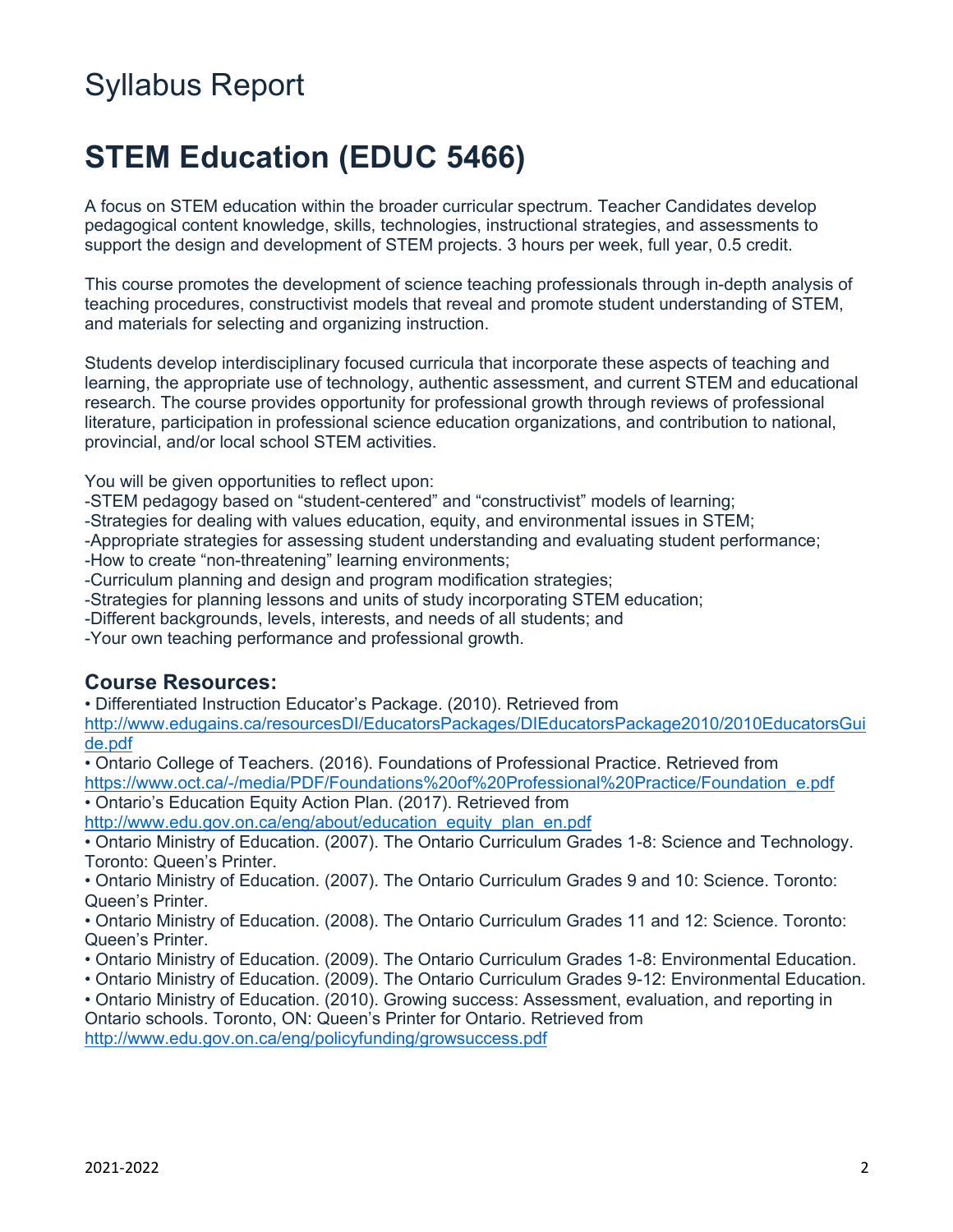Number of Credits: 0.5

Number of Weeks: 12

### **Week 1: Introduction (November 2, 2021)**

- Syllabus
- Introductions
- Discussion and Articles' Analysis: STEM Education and Contemporary Issues

| <b>Learning Activities</b>            |                             |                                                                                                                                                                                                                                                                                                                                                                                                                                                                                                                                                                                                                                                                                                                                                                           |
|---------------------------------------|-----------------------------|---------------------------------------------------------------------------------------------------------------------------------------------------------------------------------------------------------------------------------------------------------------------------------------------------------------------------------------------------------------------------------------------------------------------------------------------------------------------------------------------------------------------------------------------------------------------------------------------------------------------------------------------------------------------------------------------------------------------------------------------------------------------------|
| <b>Type</b>                           | <b>Name</b>                 | <b>Description</b>                                                                                                                                                                                                                                                                                                                                                                                                                                                                                                                                                                                                                                                                                                                                                        |
| <b>Formative</b><br><b>Assessment</b> | Week 1<br><b>Activities</b> | <b>•Before Class: Introduce yourself on Prezi</b><br>.In-class: signup-timelines and class discussions                                                                                                                                                                                                                                                                                                                                                                                                                                                                                                                                                                                                                                                                    |
| <b>Reading</b>                        | Week 1<br><b>Readings</b>   | Each student will be assigned one reading of<br>the following list:<br>• Brown, R., Ernst, J., DeLuca, B., & Kelly, D.<br>(2017). STEM curricula. Technology and<br>Engineering Teacher, 77(1), 26.<br>· DeCoito, I. (2016). STEM education in Canada: A<br>knowledge synthesis. Canadian Journal of Science,<br>Mathematics and Technology Education, 16(2),<br>114-128.<br>• DeCoito, I. & Estaiteyeh, M. (in press). STEM<br>teachers' experiences with online teaching during<br>the COVID-19 pandemic.<br>• Subotnik, R.F., Tai, R.H., Rickoff, R., & Almarode,<br>J. (2010). Specialized public high schools of<br>science, mathematics, and technology and the<br>STEM pipeline: What do we know now and what will<br>we know in 5 years. Roeper Review, 32, 7-16. |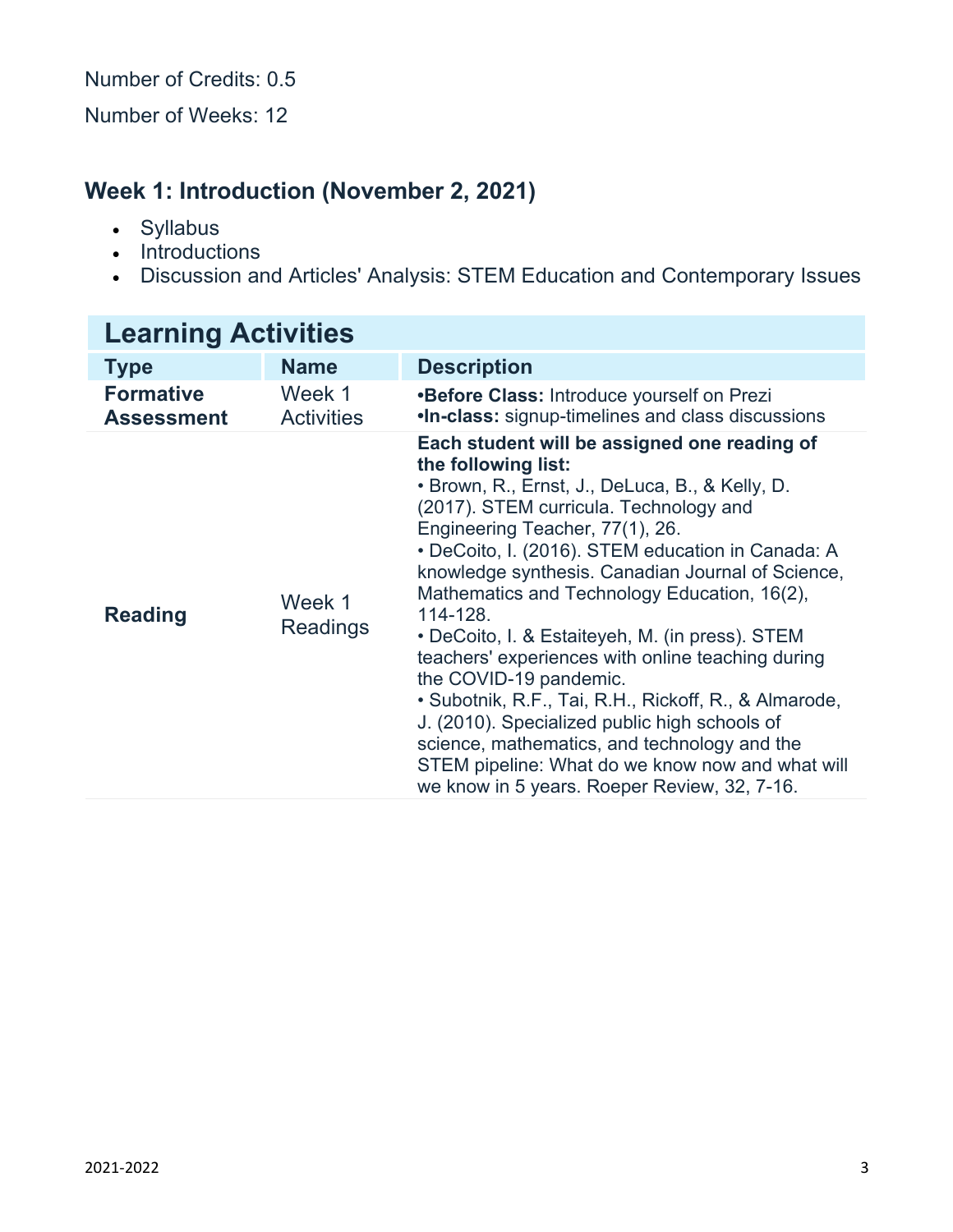#### **Week 2: Scientific Literacy; Nature of Science (NOS); Equity, Diversity, Inclusion, and Decolonization (EDID); and Digital Timelines (November 9, 2021)**

- Scientific Literacy
- NOS
- EDID
- Differentiated Instruction
- Digital Scientific Timelines: Research and Development

### **Learning Activities**

| <b>Type</b>                           | <b>Name</b>                 | <b>Description</b>                                                                                                                                                                                                                                                                                                                                                                                                                                                                                                                                                                                                                                                                                                                                                                                                                                                                                                                                                                                                                                                                                                                                                                                                                                                                                                                                                                                                                                                              |
|---------------------------------------|-----------------------------|---------------------------------------------------------------------------------------------------------------------------------------------------------------------------------------------------------------------------------------------------------------------------------------------------------------------------------------------------------------------------------------------------------------------------------------------------------------------------------------------------------------------------------------------------------------------------------------------------------------------------------------------------------------------------------------------------------------------------------------------------------------------------------------------------------------------------------------------------------------------------------------------------------------------------------------------------------------------------------------------------------------------------------------------------------------------------------------------------------------------------------------------------------------------------------------------------------------------------------------------------------------------------------------------------------------------------------------------------------------------------------------------------------------------------------------------------------------------------------|
| <b>Formative</b><br><b>Assessment</b> | Week 2<br><b>Activities</b> | <b>•Before Class: Readings</b><br>.In-class: R&D-timelines and class discussions                                                                                                                                                                                                                                                                                                                                                                                                                                                                                                                                                                                                                                                                                                                                                                                                                                                                                                                                                                                                                                                                                                                                                                                                                                                                                                                                                                                                |
| <b>Reading</b>                        | Week 2<br><b>Readings</b>   | Each student will be assigned one reading of the<br>following list:<br>• Bybee, R., McCrae, B., & Laurie, R. (2009). PISA 2006:<br>An assessment of scientific literacy. Journal of Research in<br>Science Teaching: The Official Journal of the National<br>Association for Research in Science Teaching, 46(8), 865-<br>883.<br>• Capacity Building Series (2013). Culturally responsive<br>pedagogy: Towards equity and inclusivity in Ontario<br>schools. Retrieved from https://thelearningexchange.ca/wp-<br>content/uploads/2017/02/CBS ResponsivePedagogy.pdf<br>• Ladson-Billings, G. (2014). Culturally relevant pedagogy<br>2.0: aka the remix. Harvard Educational Review, 84(1), 74-<br>84.<br>• Laugksch, R. C. (2000). Scientific literacy: A conceptual<br>overview. Science Education, 84(1), 71-94.<br>• Morrell, P. D., & Popejoy, K. (Eds.). (2014). A few of our<br>favorite things: teaching ideas for K-12 science methods<br>instructors. Springer.<br>• Tomlinson, C.A., Brighton, C., Hertberg, H., Callahan,<br>C.M., Moon, T.R., Brimijoin, K., Conover, L.A. & Reynolds,<br>T. (2003). Differentiating instruction in response to student<br>readiness, interest, and learning profile in academically<br>diverse classrooms: A review of literature. Journal for the<br>Educationally Gifted, 27, 119-145.<br>• Tomlinson, C. A., & Imbeau, M. B. (2012). Common<br>sticking points about differentiation. School Administrator,<br>69(5), 18-22. |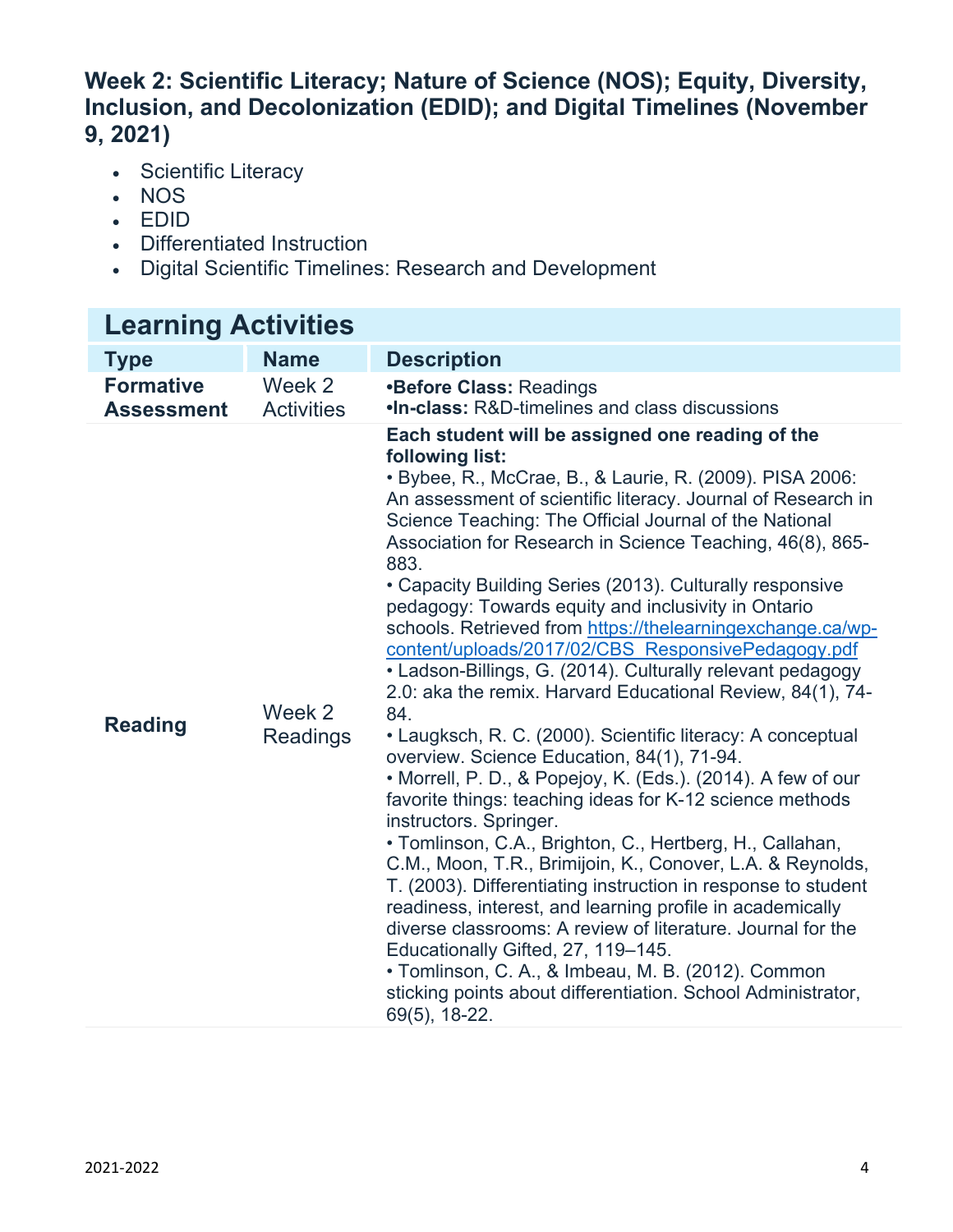### **Week 3: Digital Timelines (November 16, 2021)**

- Timelines: Research and Development
- Case Studies: Introduction

| <b>Learning Activities</b>            |                             |                                                                                                                                                                                                              |
|---------------------------------------|-----------------------------|--------------------------------------------------------------------------------------------------------------------------------------------------------------------------------------------------------------|
| <b>Type</b>                           | <b>Name</b>                 | <b>Description</b>                                                                                                                                                                                           |
| <b>Formative</b><br><b>Assessment</b> | Week 3<br><b>Activities</b> | <b>•Before Class: Readings and continue working on</b><br>timelines<br><b>.In-class: R&amp;D-timelines and signup-case studies</b>                                                                           |
| <b>Summative</b><br><b>Assessment</b> | Week 3<br><b>Activities</b> | <b>After class:</b> post the timeline and review others'<br>timelines                                                                                                                                        |
| <b>Reading</b>                        | Week 3<br><b>Readings</b>   | DeCoito, I. (2014). Teaching about the nature of<br>science through digital scientific timelines. A few of<br>our favorite things: Teaching ideas for K-12<br>science methods instructors. Sense Publishers. |

#### **Week 4: Digital Timelines and Case Studies (November 23, 2021)**

- Timelines: Discussion and Reflection
- Case Studies: Research and Development

| <b>Learning Activities</b>            |                             |                                                                                                                                                      |
|---------------------------------------|-----------------------------|------------------------------------------------------------------------------------------------------------------------------------------------------|
| <b>Type</b>                           | <b>Name</b>                 | <b>Description</b>                                                                                                                                   |
| <b>Formative</b><br><b>Assessment</b> | Week 4<br><b>Activities</b> | <b>•Before Class: Review others' timelines</b><br>.In-class: Discuss timelines and R&D-<br>case studies<br><b>•After Class: Reflection-timelines</b> |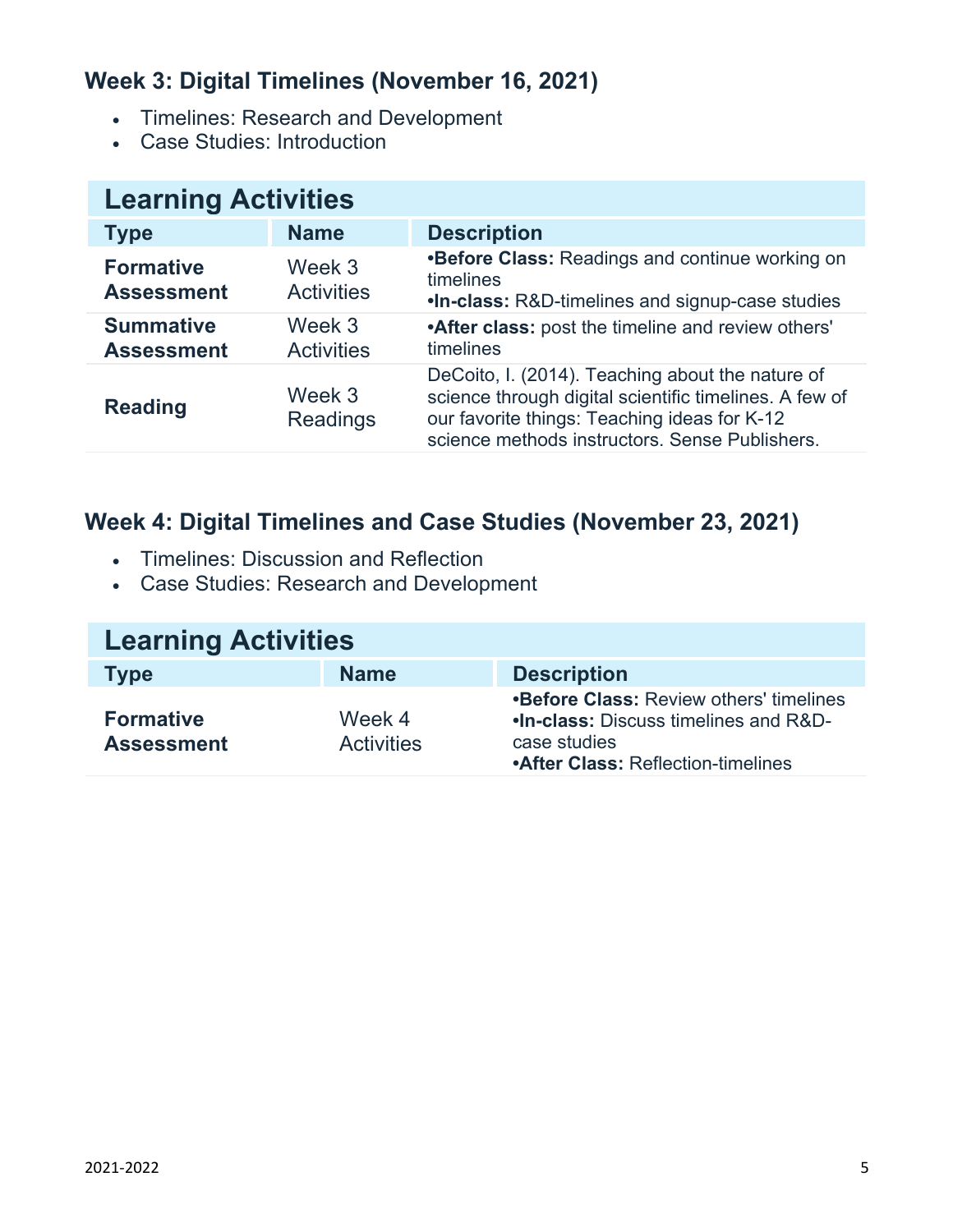#### **Week 5: Socio-Scientific Issues (SSI); Science, Technology, Society, and Environment (STSE); and Case Studies (November 30, 2021)**

- SSI
- STSE
- Argumentation
- Case Studies: Research and Development

| <b>Learning Activities</b>            |                             |                                                                                                                                                                                                                                                                                                                                                                                                                                                                                                                                                                                                                                                                                                                                                                                                                                                                                                                                                                                                                                                                                                                                                                                                                                                                                                                                                                                                                                                                                                                                                                                                                |  |
|---------------------------------------|-----------------------------|----------------------------------------------------------------------------------------------------------------------------------------------------------------------------------------------------------------------------------------------------------------------------------------------------------------------------------------------------------------------------------------------------------------------------------------------------------------------------------------------------------------------------------------------------------------------------------------------------------------------------------------------------------------------------------------------------------------------------------------------------------------------------------------------------------------------------------------------------------------------------------------------------------------------------------------------------------------------------------------------------------------------------------------------------------------------------------------------------------------------------------------------------------------------------------------------------------------------------------------------------------------------------------------------------------------------------------------------------------------------------------------------------------------------------------------------------------------------------------------------------------------------------------------------------------------------------------------------------------------|--|
| <b>Type</b>                           | <b>Name</b>                 | <b>Description</b>                                                                                                                                                                                                                                                                                                                                                                                                                                                                                                                                                                                                                                                                                                                                                                                                                                                                                                                                                                                                                                                                                                                                                                                                                                                                                                                                                                                                                                                                                                                                                                                             |  |
| <b>Formative</b><br><b>Assessment</b> | Week 5<br><b>Activities</b> | <b>•Before Class: Readings</b><br>.In-class: R&D-case studies and class discussions                                                                                                                                                                                                                                                                                                                                                                                                                                                                                                                                                                                                                                                                                                                                                                                                                                                                                                                                                                                                                                                                                                                                                                                                                                                                                                                                                                                                                                                                                                                            |  |
| <b>Reading</b>                        | Week 5<br><b>Readings</b>   | Each student will be assigned one reading of the<br>following list:<br>• DeCoito, I., & Fazio, X. (2017). Developing case<br>studies in teacher education: Spotlighting<br>socioscientific issues. Innovations in Science Teacher<br>Education, 2(1).<br>• Evagorou, M., Albe, V., Angelides, P., Couso, D.,<br>Chirlesan, G., Evans, R.H., Dillon, J., Garrido, A.,<br>Guven, D., Mugaloglu, E., & Nielsen, J.A. (2014).<br>Preparing pre-service science teachers to teach socio-<br>scientific (SSI) argumentation. Science Teacher<br>Education, 69, 39-48.<br>• Gray, D. S. & Bryce, T. (2006). Socio-scientific issues<br>in science education: Implications for the professional<br>development of teachers. Cambridge Journal of<br>Education, 36(2), 171-192.<br>• Hughes, G. (2000). Marginalization of socioscientific<br>material in science-technology-society science<br>curricula: Some implications for gender inclusively and<br>curriculum reform. Journal of Research in Science<br>Teaching, 37(5), 426-440.<br>• Pedretti, E., & Bellomo, K. (2013). A time for change:<br>Advocating for STSE education through professional<br>learning communities. Canadian Journal of Science,<br>Mathematics and Technology Education, 13(4), 415-<br>437.<br>• Schwartz, M. (2014), Teaching methods for case<br>studies. Retrieved from<br>https://www.ryerson.ca/content/dam/learning-<br>teaching/teaching-resources/teach-a-course/case-<br>method.pdf<br>· Seethaler, S. (2005). Helping students make links<br>through science controversy. The American Biology<br>Teacher, 67(5), 265-274. |  |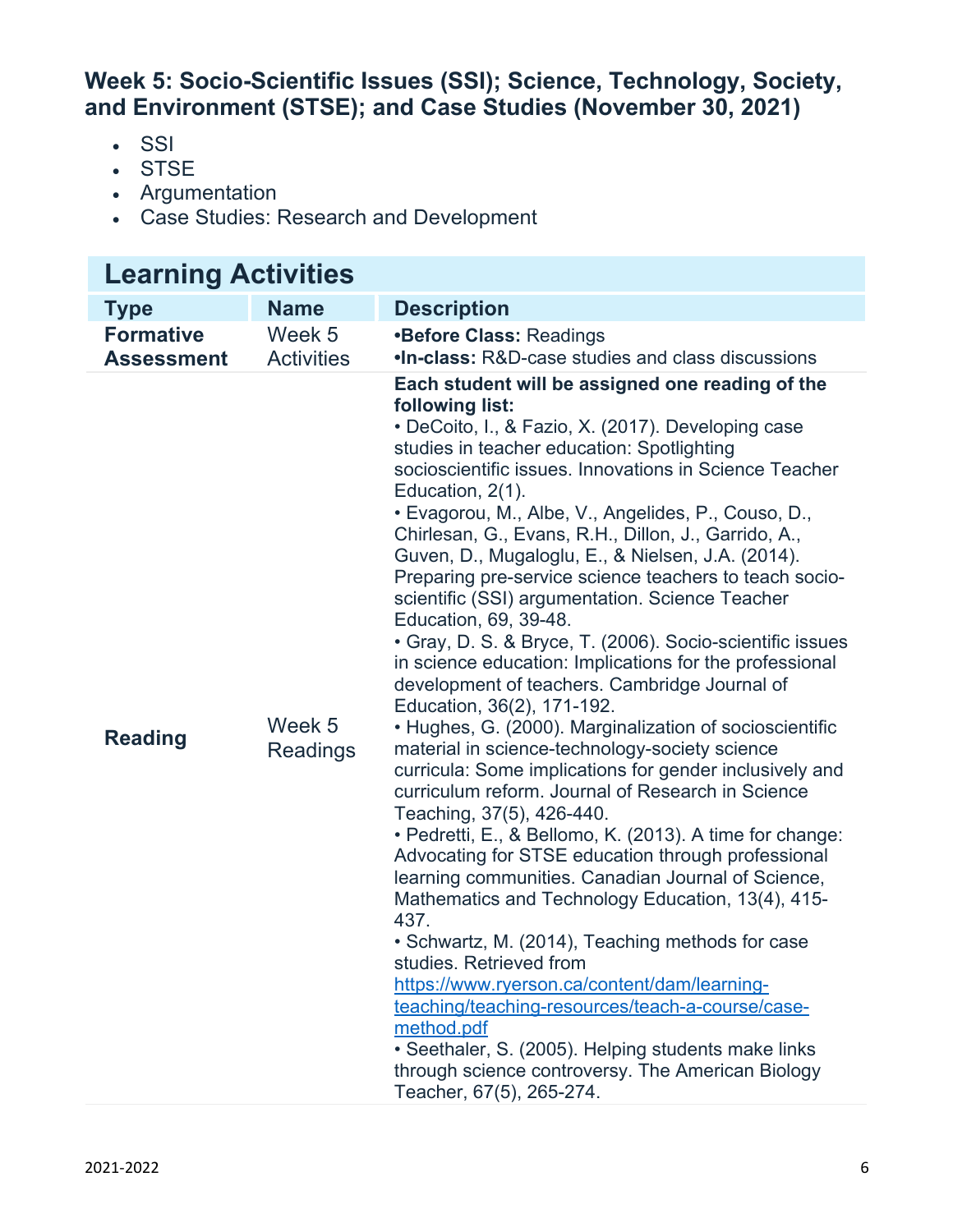### **Week 6: Case Studies and Project-Based Teaching (December 7, 2021)**

- Case Studies: Research and Development
- Project-Based Teaching
- Entrepreneurship in Projects

| <b>Learning Activities</b>            |                             |                                                                                                                                                                                                                                                                                                                                                                                                                                                                                                                                                                                                                                                                                                                                                                                                                                                                                                                                                                                               |
|---------------------------------------|-----------------------------|-----------------------------------------------------------------------------------------------------------------------------------------------------------------------------------------------------------------------------------------------------------------------------------------------------------------------------------------------------------------------------------------------------------------------------------------------------------------------------------------------------------------------------------------------------------------------------------------------------------------------------------------------------------------------------------------------------------------------------------------------------------------------------------------------------------------------------------------------------------------------------------------------------------------------------------------------------------------------------------------------|
| <b>Type</b>                           | <b>Name</b>                 | <b>Description</b>                                                                                                                                                                                                                                                                                                                                                                                                                                                                                                                                                                                                                                                                                                                                                                                                                                                                                                                                                                            |
| <b>Formative</b><br><b>Assessment</b> | Week 6<br><b>Activities</b> | <b>•Before Class: Readings</b><br><b>.In-class:</b> R&D-case studies, class discussions, and<br>signup-projects                                                                                                                                                                                                                                                                                                                                                                                                                                                                                                                                                                                                                                                                                                                                                                                                                                                                               |
| <b>Reading</b>                        | Week 6<br><b>Readings</b>   | Each student will be assigned one reading of the<br>following list:<br>• Capraro, M. M., & Jones, M. (2013).<br>Interdisciplinary STEM project-based learning. In<br>STEM project-based learning (pp. 51-58). Brill<br>Sense.<br>• Capraro, R. M., & Slough, S. W. (2013). Why PBL?<br>Why STEM? Why now? An introduction to STEM<br>project-based learning: An integrated science,<br>technology, engineering, and mathematics (STEM)<br>approach. In STEM project-based learning (pp. 1-5).<br><b>Brill Sense.</b><br>• Hynes, M. (2012). Middle-school teachers'<br>understanding and teaching of the engineering<br>design process: A look at subject matter and<br>pedagogical content knowledge. International<br>Journal of Technology and Design Education, 22,<br>345-360.<br>• Rockland, R., Bloom, D. S., Carpinelli, J., Burr-<br>Alexander, L., Hirsch, L. S., & Kimmel, H. (2010).<br>Advancing the "E" in K-12 STEM education. Journal<br>of Technology Studies, 36(1), 53-64. |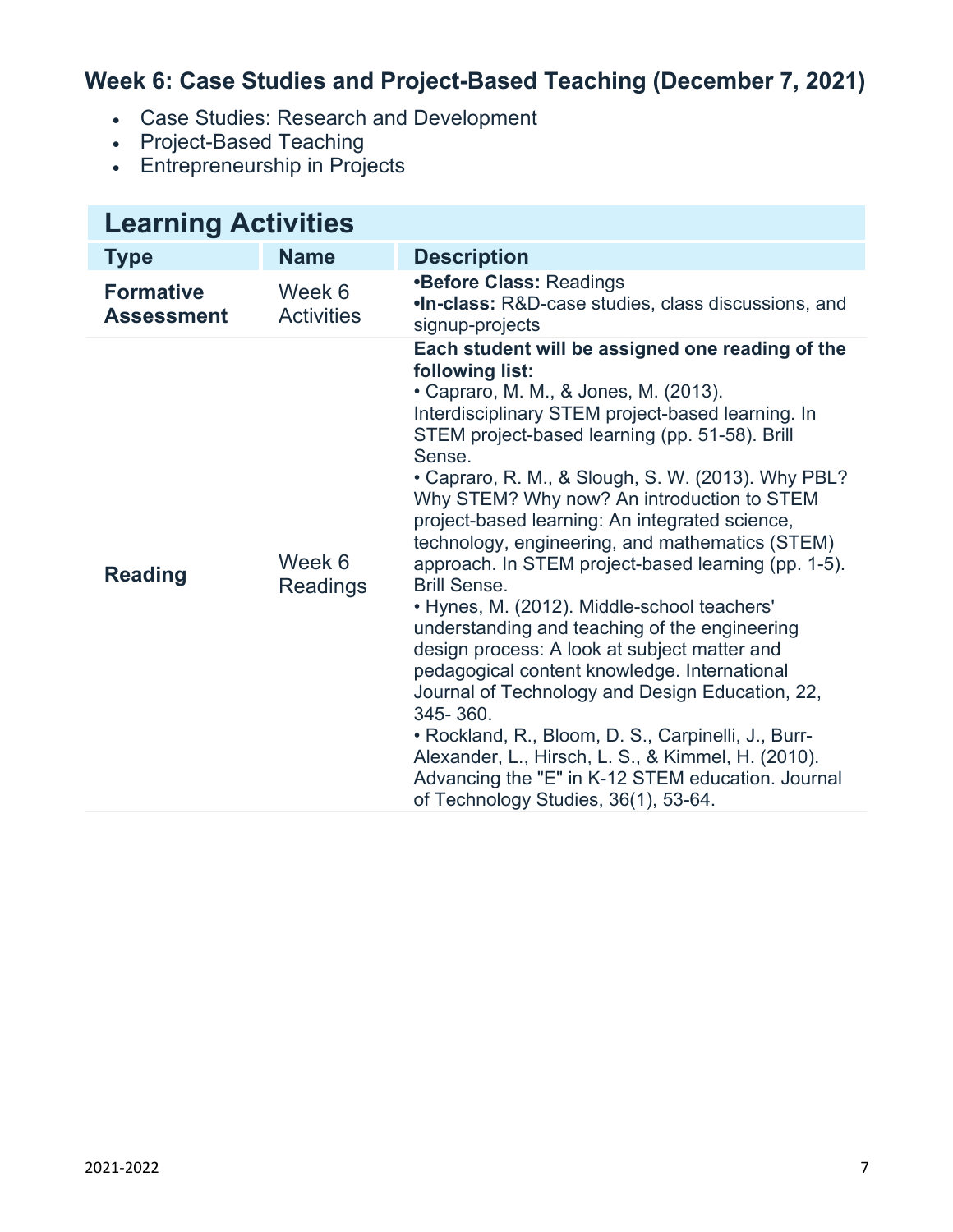#### **Week 7: Case Studies and STEM Projects (January 4, 2022)**

- Case Studies: View the Presentations, Peer Feedback, and Discussion
- STEM Projects: Research and Development

| <b>Learning Activities</b>            |                             |                                                                                                                                        |
|---------------------------------------|-----------------------------|----------------------------------------------------------------------------------------------------------------------------------------|
| <b>Type</b>                           | <b>Name</b>                 | <b>Description</b>                                                                                                                     |
| <b>Formative</b><br><b>Assessment</b> | Week 7<br><b>Activities</b> | •Before Class: Submit case study + case<br>study ppt<br>.In-class: View and discuss case study +<br>peer feedback and R&D-STEM project |
| <b>Summative</b><br><b>Assessment</b> | Week 7<br><b>Activities</b> | <b>•After Class: Reflection &amp; final submission-</b><br>case study                                                                  |

#### **Week 8: Constructivism; Inquiry-Based Teaching; and STEM Projects (January 11, 2022)**

- Constructivism
- Inquiry: Types and Models of Implementation
- STEM Projects: Research and Development

| <b>Learning Activities</b>            |                             |                                                                                                                                                                                                                                                                                                                                                                                                                                                                                                                                                                                                                                                                                                                                  |
|---------------------------------------|-----------------------------|----------------------------------------------------------------------------------------------------------------------------------------------------------------------------------------------------------------------------------------------------------------------------------------------------------------------------------------------------------------------------------------------------------------------------------------------------------------------------------------------------------------------------------------------------------------------------------------------------------------------------------------------------------------------------------------------------------------------------------|
| <b>Type</b>                           | <b>Name</b>                 | <b>Description</b>                                                                                                                                                                                                                                                                                                                                                                                                                                                                                                                                                                                                                                                                                                               |
| <b>Formative</b><br><b>Assessment</b> | Week 8<br><b>Activities</b> | <b>•Before Class: Readings</b><br><b>.In-class: Class discussions and R&amp;D-STEM</b><br>project                                                                                                                                                                                                                                                                                                                                                                                                                                                                                                                                                                                                                                |
| <b>Summative</b><br><b>Assessment</b> | Week 8<br><b>Activities</b> | <b>After Class: Submit project</b>                                                                                                                                                                                                                                                                                                                                                                                                                                                                                                                                                                                                                                                                                               |
| <b>Reading</b>                        | Week 8<br><b>Readings</b>   | Each student will be assigned one reading of<br>the following list:<br>• Brame, C. (2016). Active learning. Vanderbilt<br>University Center for Teaching.<br>• Chinn, C. A., & Malhotra, B. A. (2002).<br>Epistemologically authentic inquiry in schools: A<br>theoretical framework for evaluating inquiry tasks.<br>Science Education, 86(2), 175-218.<br>• Colburn, A. (2000). Constructivism: Science<br>education's "grand unifying theory". The Clearing<br>House: A Journal of Educational Strategies, Issues<br>and Ideas, 74(1), 9-12.<br>• Duran, L. B., & Duran, E. (2004). The 5E<br>instructional model: A learning cycle approach for<br>inquiry-based science teaching. Science Education<br>Review, 3(2), 49-58. |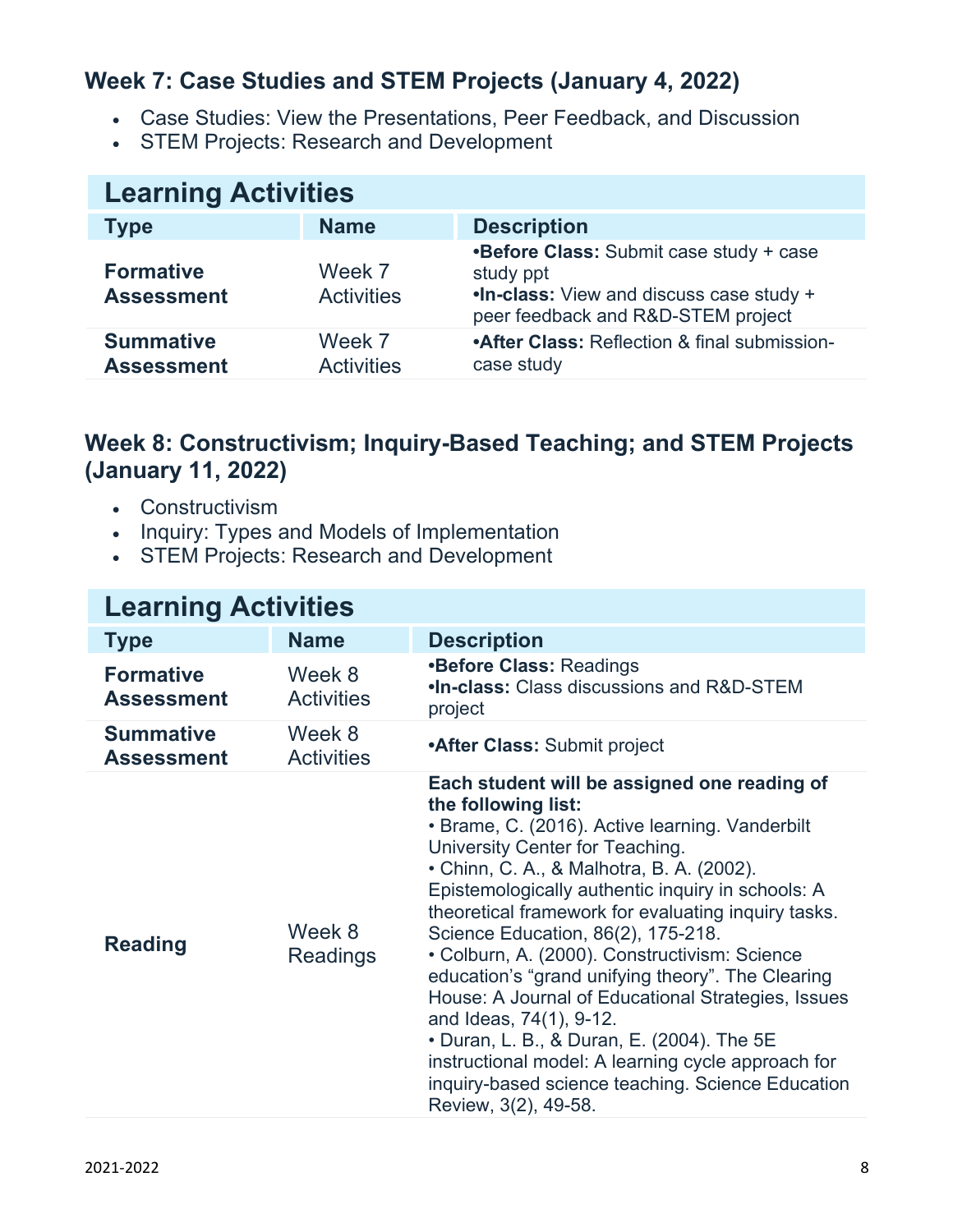#### **Week 9: STEM Projects and Curriculum Resources Websites (January 18, 2022)**

- STEM Projects: Discussion
- Curriculum Resources Websites: Introduction, Research, and Development

| <b>Learning Activities</b>            |                             |                                                                                                               |
|---------------------------------------|-----------------------------|---------------------------------------------------------------------------------------------------------------|
| <b>Type</b>                           | <b>Name</b>                 | <b>Description</b>                                                                                            |
| <b>Formative</b><br><b>Assessment</b> | Week 9<br><b>Activities</b> | <b>•Before Class: Review others' projects</b><br>.In-class: Projects discussion and<br>websites: signup + R&D |
| <b>Summative</b><br><b>Assessment</b> | Week 9<br><b>Activities</b> | <b>•After Class: Reflection &amp; final</b><br>submission-STEM project                                        |

#### **Week 10: TPACK; Digital Literacy; Buzz-words in STEM Education; and Curriculum Resources Websites (January 25, 2022)**

- TPACK
- Digital Literacy
- Buzz-words in STEM Education
- Curriculum Resources Websites: Research and Development

| <b>Learning Activities</b>            |                              |                                                                                                                                                                                                                                                                                                                                                                                                                                                                                                                                                                                                                                                   |
|---------------------------------------|------------------------------|---------------------------------------------------------------------------------------------------------------------------------------------------------------------------------------------------------------------------------------------------------------------------------------------------------------------------------------------------------------------------------------------------------------------------------------------------------------------------------------------------------------------------------------------------------------------------------------------------------------------------------------------------|
| <b>Type</b>                           | <b>Name</b>                  | <b>Description</b>                                                                                                                                                                                                                                                                                                                                                                                                                                                                                                                                                                                                                                |
| <b>Formative</b><br><b>Assessment</b> | Week 10<br><b>Activities</b> | <b>•Before Class: Readings</b><br>.In-class: R&D-websites and class discussions<br><b>After Class:</b> Website structure and progress<br>report                                                                                                                                                                                                                                                                                                                                                                                                                                                                                                   |
| <b>Reading</b>                        | Week 10<br><b>Readings</b>   | Each student will be assigned one reading of<br>the following list:<br>• Bowers, J. S., & Stephens, B. (2011). Using<br>technology to explore mathematical relationships: A<br>framework for orienting mathematics courses for<br>prospective teachers. Journal of Mathematics<br>Teacher Education, 14, 285-304.<br>• DeCoito, I., & Richardson, T. (2018). Teachers<br>and technology: Present practice and future<br>directions. Contemporary Issues in Technology and<br>Teacher Education, 18(2), 362-378.<br>• Ng, W. (2011). Why digital literacy is important for<br>science teaching and learning. Teaching Science,<br>$57(4)$ , 26-32. |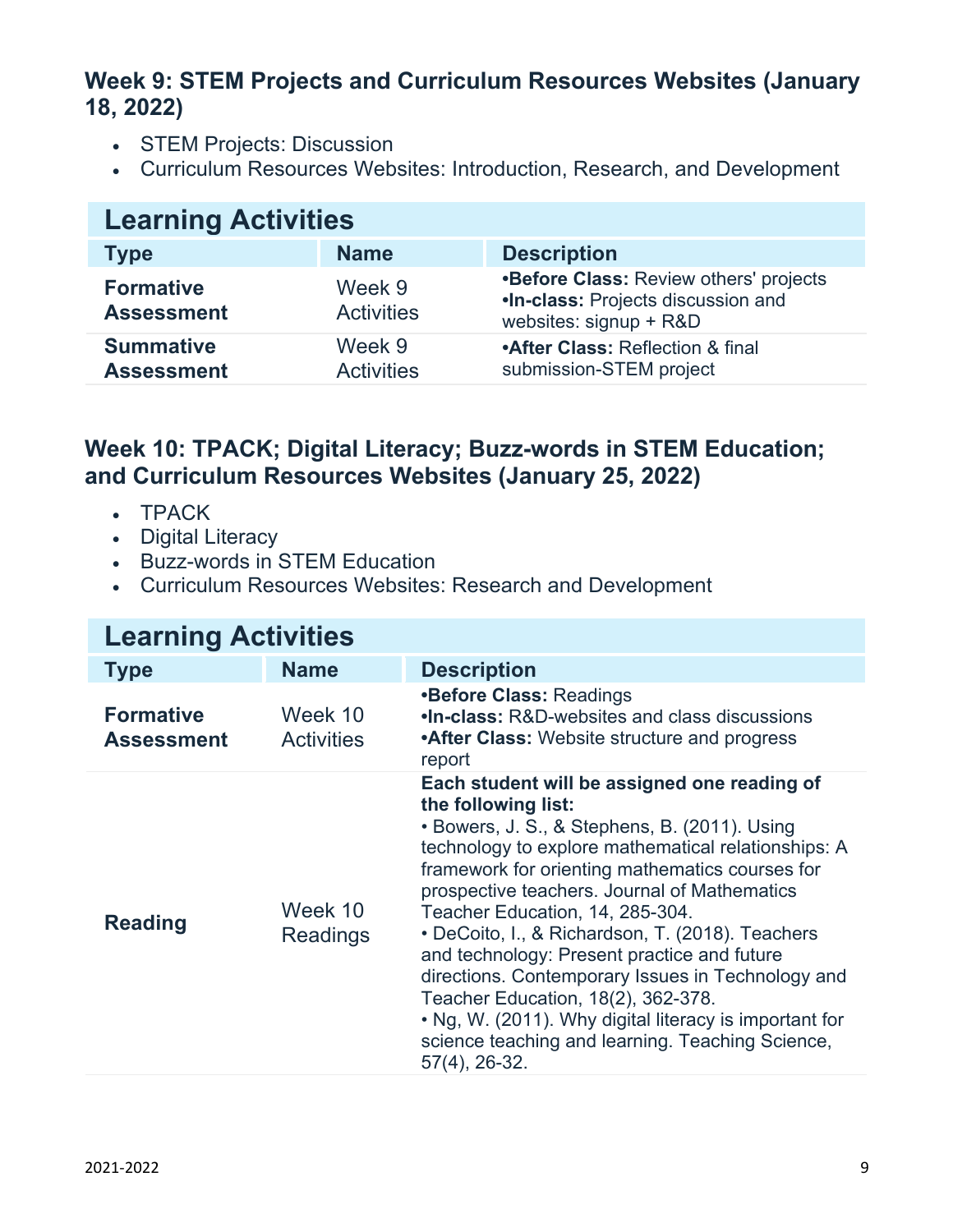### **Week 11: Digital Curriculum Resources (February 1, 2022)**

- Curriculum Development: Planning, Implementation, and Authentic Assessment
- How to Choose Digital Curriculum Resources
- Curriculum Resources Websites: Research and Development

#### **Learning Activities Type Name Description Formative Assessment** Week 11 **Activities •Before Class:** Readings **•In-class:** R&D-websites and class discussions **Reading** Week 11 Readings **Each student will be assigned one reading of the following list:** • Annetta, L. A. (2008). Video games in education: Why they should be used and how they are being used. Theory into Practice. 47(3), 229-39. • Black, P., & William, D. (1998). Inside the black box- raising standards through classroom assessment. Phi Delta Kappan, 80(2). 139-148. • Davis, E. A., & Krajcik, J. (2005). Designing educative curriculum materials to promote teacher learning. Educational Researcher, 34(3), 3-14. • DeCoito, I. (2020). The case for digital timelines in teaching and teacher education. International Journal of E-Learning & Distance Education, 35(1). • DeCoito, I., & Richardson, T. (2018). Beyond Angry Birds™: Using web-based tools to engage learners and promote inquiry in STEM learning. In Information and Technology Literacy: Concepts, Methodologies, Tools, and Applications (pp. 410- 433). IGI Global. • Wiggins, G. & McTighe, J. (2005). Understanding by Design. Expanded 2nd Ed. USA: Association for Supervision and Curriculum Development.

#### **Week 12: Consolidation (February 8, 2022)**

- Curriculum Resources Websites: Presentations and discussion
- Course Wrap-up: What to remember…
- Looking ahead...

| <b>Learning Activities</b>            |                              |                                                                                               |
|---------------------------------------|------------------------------|-----------------------------------------------------------------------------------------------|
| <b>Type</b>                           | <b>Name</b>                  | <b>Description</b>                                                                            |
| <b>Formative</b><br><b>Assessment</b> | Week 12<br><b>Activities</b> | <b>•Before Class: Websites' submission</b><br><b>.In-class: Presentation &amp; discussion</b> |
| <b>Summative</b><br><b>Assessment</b> | Week 12<br><b>Activities</b> | <b>•After Class: Final Reflection</b>                                                         |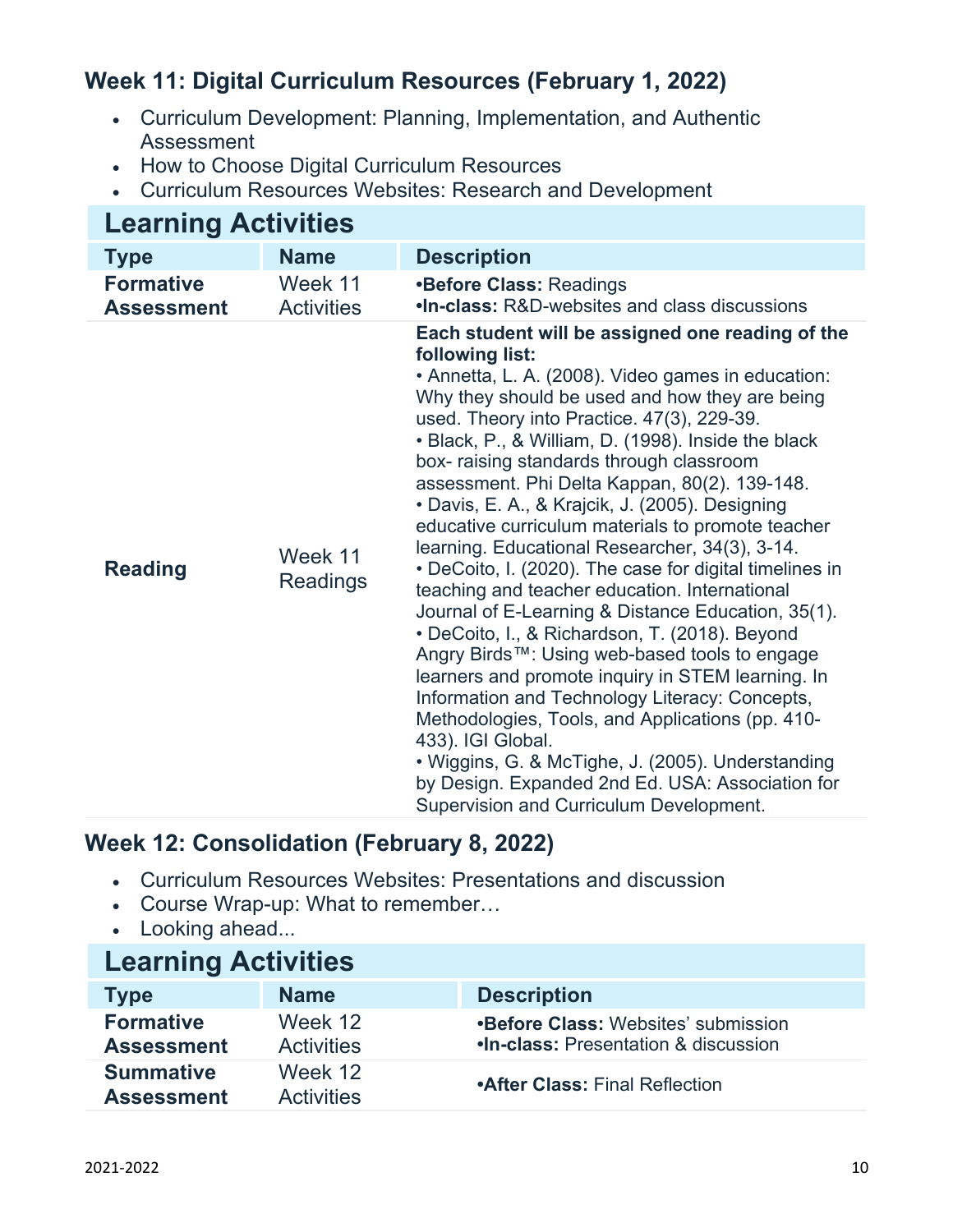| <b>Assessment Activities</b>          |                                                                         |                                                                                                                                                                                                                                                                                                                                                                                                                                                                                                                                                                                                                                                                                                                                                                                                                                                                                                                                                                                                                                                                                                                                                                                                                                                                                                                                                                                                                                                                                                                                                                                                                                                          |
|---------------------------------------|-------------------------------------------------------------------------|----------------------------------------------------------------------------------------------------------------------------------------------------------------------------------------------------------------------------------------------------------------------------------------------------------------------------------------------------------------------------------------------------------------------------------------------------------------------------------------------------------------------------------------------------------------------------------------------------------------------------------------------------------------------------------------------------------------------------------------------------------------------------------------------------------------------------------------------------------------------------------------------------------------------------------------------------------------------------------------------------------------------------------------------------------------------------------------------------------------------------------------------------------------------------------------------------------------------------------------------------------------------------------------------------------------------------------------------------------------------------------------------------------------------------------------------------------------------------------------------------------------------------------------------------------------------------------------------------------------------------------------------------------|
| <b>Type</b>                           | <b>Name</b>                                                             | <b>Description</b>                                                                                                                                                                                                                                                                                                                                                                                                                                                                                                                                                                                                                                                                                                                                                                                                                                                                                                                                                                                                                                                                                                                                                                                                                                                                                                                                                                                                                                                                                                                                                                                                                                       |
| <b>Summative</b><br><b>Assessment</b> | Due Wk 03/04:<br><b>Digital Scientific</b><br><b>Timelines</b>          | In groups of 3, teacher candidates are required to<br>prepare a digital-based presentation suitable for<br>inclusion in a continuous scientific timeline, within an<br>assigned period of time (e.g., pre-1600, 1600–1699,<br>1700-1799, 1800-1899, 1900-1949, 1950-1969,<br>1970–1989, and 1990–2021). The contents of the<br>timelines should be based on significant discoveries<br>and inventions that occurred within an assigned<br>period of time in the history of the discipline (e.g.,<br>Biology, Chemistry, Physics, and Geology). The<br>contents of the presentation should include<br>technical/scientific information about the discovery<br>or invention; information about the individuals and<br>groups involved in the discoveries and inventions;<br>relevant particulars about the inventors'/discoverers'<br>personal lives, education, places of study and work,<br>etc.; and information about the sociocultural milieu<br>(including politics, the economy, art, religion,<br>fashion, literature, etc.) during the assigned time<br>period or era. The timeline should include content<br>reflecting inventions and discoveries from all<br>cultures and nationalities, as well as those<br>contributed by women. The information should be<br>presented in a 10-minute visually engaging format,<br>with concise explanatory text, audio, and/or videos,<br>etc. The digital format of the Scientific Timeline<br>presentation may include Prezi, Movie Maker, Digital<br>Storytelling, Tiki Toki, or other digital forms. The<br>Scientific Timelines will be presented online and will<br>be followed by class discussion. |
| <b>Summative</b><br>Assessment        | Due Wk 07:<br>Case Studies in<br><b>STEM</b><br><b>Education</b>        | This assignment involves a team of 5 teacher<br>candidates working together to develop a digital<br>case study that is interactive (including videos,<br>images, simulations, etc.). The digital case study will<br>be based on a socio-scientific issue around STEM<br>education (e.g., environmental sustainability,<br>healthcare, social issues, etc.). It should be aligned<br>with the Application expectations of the Ministry of<br>Education Ontario Curriculum: Science, Grades 10-<br>12.                                                                                                                                                                                                                                                                                                                                                                                                                                                                                                                                                                                                                                                                                                                                                                                                                                                                                                                                                                                                                                                                                                                                                     |
| <b>Summative</b><br>Assessment        | Due Wk 08/09:<br><b>STEM Projects</b><br>in Teacher<br><b>Education</b> | The STEM project involves 4 teacher candidates<br>working together to prepare 4 lesson plans, using a<br>digital format and an inquiry STEM project for a topic<br>in one of the strands from the Ministry of Education<br>Ontario Curriculum: Science, Grades 10-12.                                                                                                                                                                                                                                                                                                                                                                                                                                                                                                                                                                                                                                                                                                                                                                                                                                                                                                                                                                                                                                                                                                                                                                                                                                                                                                                                                                                    |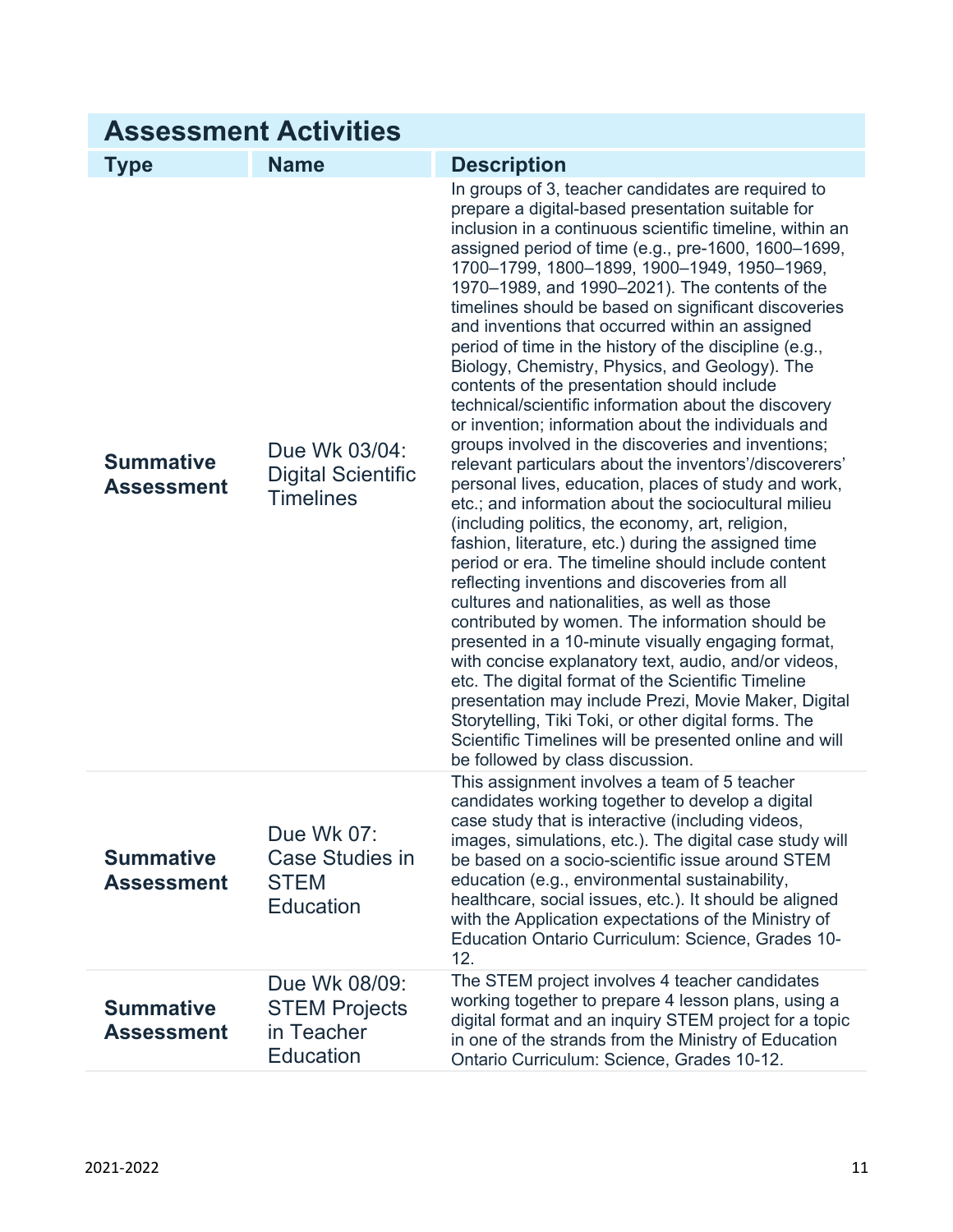| <b>Assessment Activities</b>          |                                                         |                                                                                                                                                                                                                                                                                                                                                                                                                                                                                                                                                                                                                                                                                                                                                                                                                                                                                                                                                                                                                                                                                                                                                                                                                                                                                                                                                                                                                                                                    |
|---------------------------------------|---------------------------------------------------------|--------------------------------------------------------------------------------------------------------------------------------------------------------------------------------------------------------------------------------------------------------------------------------------------------------------------------------------------------------------------------------------------------------------------------------------------------------------------------------------------------------------------------------------------------------------------------------------------------------------------------------------------------------------------------------------------------------------------------------------------------------------------------------------------------------------------------------------------------------------------------------------------------------------------------------------------------------------------------------------------------------------------------------------------------------------------------------------------------------------------------------------------------------------------------------------------------------------------------------------------------------------------------------------------------------------------------------------------------------------------------------------------------------------------------------------------------------------------|
| <b>Type</b>                           | <b>Name</b>                                             | <b>Description</b>                                                                                                                                                                                                                                                                                                                                                                                                                                                                                                                                                                                                                                                                                                                                                                                                                                                                                                                                                                                                                                                                                                                                                                                                                                                                                                                                                                                                                                                 |
| <b>Summative</b><br><b>Assessment</b> | Due Wk 12:<br>Curriculum<br><b>Resources</b><br>Website | In groups of 5, teacher candidates will develop and<br>produce a multimedia resource website suitable for<br>use by grades 10, 11 or 12 science teachers. Each<br>resource will address topics within one unit/strand of<br>the Biology, Chemistry or Physics curriculum (not<br>including Unit A). Each resource will include a<br>variety of instructional and assessment exercises<br>focused on the development of curriculum- based<br>concepts, inquiry skills (including STEM<br>connections), creativity, and STSE skills. The<br>resource will include an introduction containing the<br>title of the resource, the curricular course code,<br>author names, and the rationale of choice. The<br>website will also include a table of contents near the<br>beginning and a glossary of key technical terms<br>near the end. Groups may establish active links to<br>specific websites, images, and multimedia learning<br>objects on the Internet, but will not copy into the<br>resource any copyright protected materials (found in<br>print books or the Internet). A minimum of one<br>creative piece is required per student; each creative<br>piece will be identified with the creator's name. The<br>included resources need to showcase student-<br>centered and inquiry-based pedagogical strategies.<br>Groups are encouraged to develop and include as<br>many self-created prints and/or digital multimedia<br>learning objects as possible. |
| <b>Summative</b><br><b>Assessment</b> | <b>Ongoing Self-</b><br>Assessment:<br>Professionalism  | Course participation focuses on how well each<br>candidate contributes to the learning of others.<br>Candidates are expected to demonstrate<br>participation through careful preparation, critical<br>analysis, and thoughtful commentary on the material<br>being discussed in each class. Each individual bears<br>the responsibility of making a significant contribution<br>to the learning of others. Success in this component<br>of the course will also reflect appropriate attendance<br>and punctuality. The Professionalism Rubric will be<br>posted on OWL. Teacher candidates are asked to<br>share a weekly record of their self-assessment with<br>the instructor and submit their final recommendation<br>at the end of the course supported by<br>documentation.                                                                                                                                                                                                                                                                                                                                                                                                                                                                                                                                                                                                                                                                                  |
| <b>Formative</b><br><b>Assessment</b> | Learning<br><b>Activities</b>                           | Please refer to the weekly content.                                                                                                                                                                                                                                                                                                                                                                                                                                                                                                                                                                                                                                                                                                                                                                                                                                                                                                                                                                                                                                                                                                                                                                                                                                                                                                                                                                                                                                |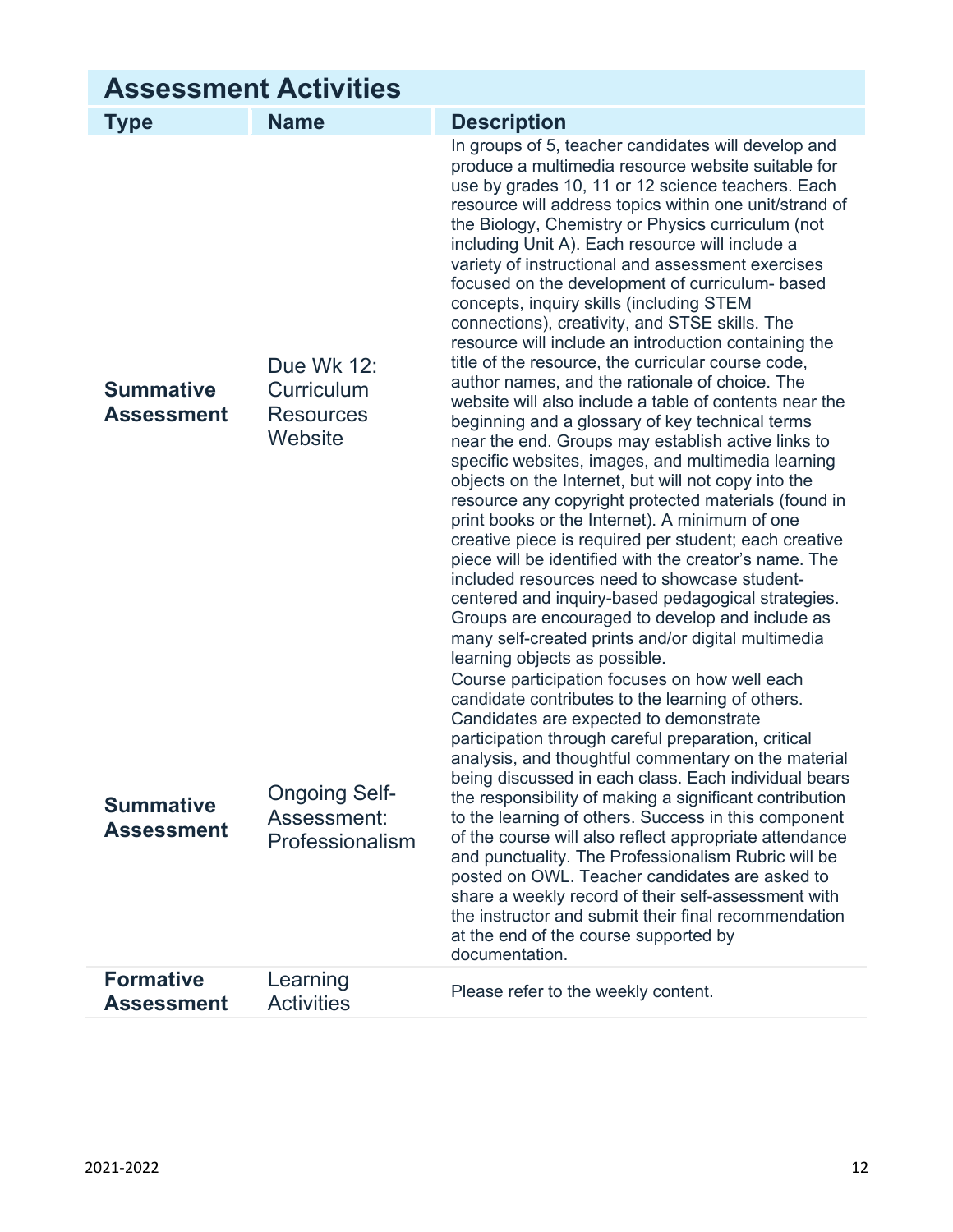# **How to Protect Your Professional Integrity:**

The Bachelor of Education is an intense and demanding program of professional preparation. Teacher Candidates are expected to demonstrate high levels of academic commitment and professional integrity that align with both Western University's Academic Rights and Responsibilities and the Professional Standards and Ethical Standards set by the Ontario College of Teachers. These expectations govern your time in class, in your Practicum, in your Alternative Field Experiences, and include the appropriate use of technology and social media.

The Teacher Education Office will only recommend teacher candidates for Ontario College of Teachers certification when candidates have demonstrated the knowledge of, and adherence to, the faculty polices throughout the two-year program.

To review the policies and practices that govern the Teacher Education program, including attendance, plagiarism, progression requirements, safe campus and more, visit: edu.uwo.ca/CSW/my-program/BEd/policies.html

# **Faculty of Education Pass/Fail Policy:**

All courses and assignments in the Bachelor of Education are assessed as Pass/Fail.

Instructors will make the Success Criteria of the assignments clear, and refinements of the criteria may take place in class as a means of co-constructing details of the assignments in the first two weeks of a course. This will allow for differentiation of process, product and timeline depending upon student needs.

Success Criteria will

- Articulate what needs to occur to demonstrate learning outcomes for a course/assignment;
- Inform the instructional process so that teaching can be adapted to ensure students continue to remain on track to meet the criteria as needed and appropriate.
- Align with the assignments created to provide opportunities for students to demonstrate the knowledge, skills and abilities they are working toward;
- Establish clear descriptive language that allows Teacher Candidates to identify, clarify and apply the criteria to their work and to their engagement in peer feedback;
- Focus the feedback on progress toward meeting the overall and specific tasks/assignment goals for the course.